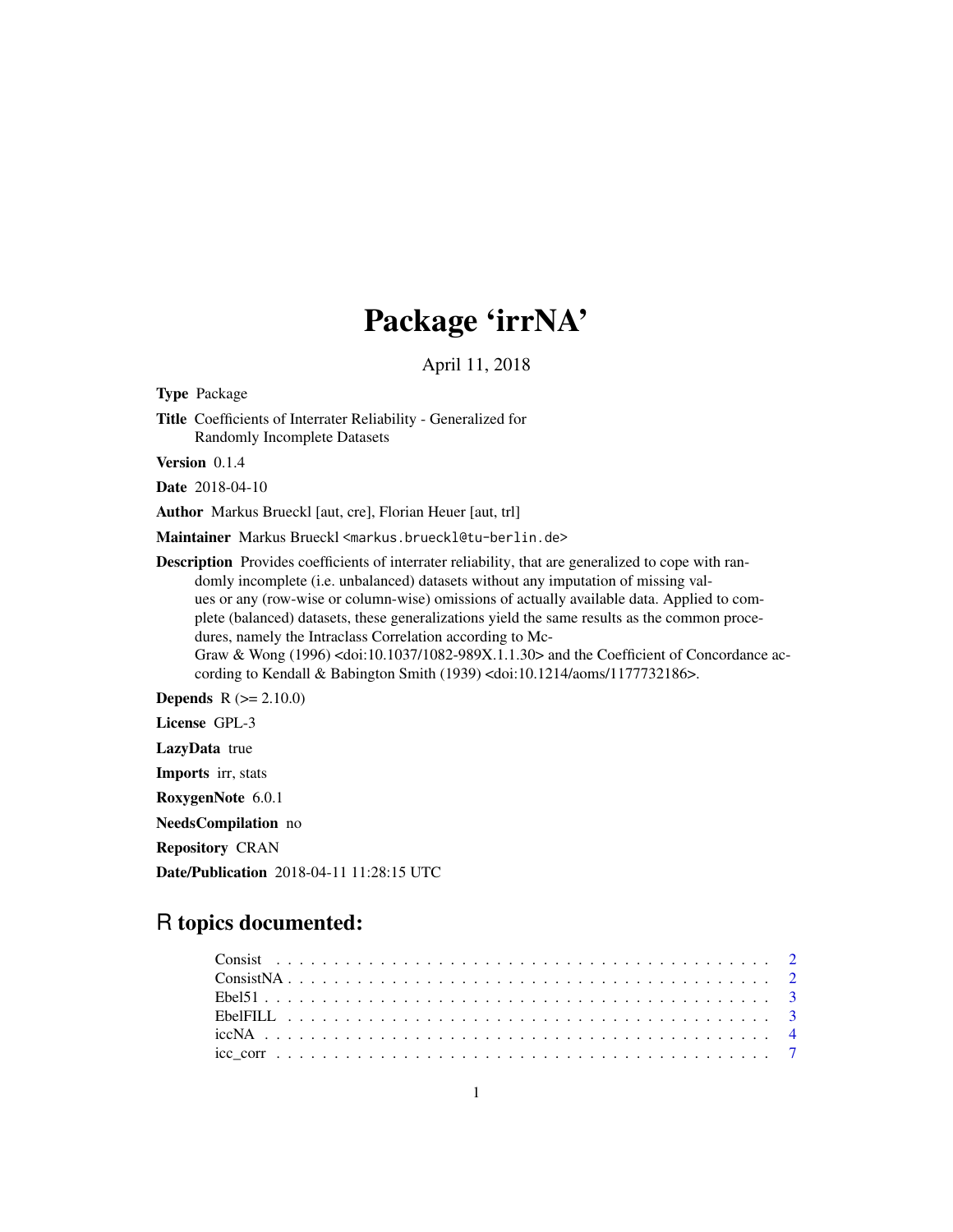#### <span id="page-1-0"></span>2 ConsistNA

| Index |  |  |  |  |  |  |  |  |  |  |  |  |  |  |  |  |  |  |  |  |  | $-13$ |
|-------|--|--|--|--|--|--|--|--|--|--|--|--|--|--|--|--|--|--|--|--|--|-------|
|       |  |  |  |  |  |  |  |  |  |  |  |  |  |  |  |  |  |  |  |  |  |       |
|       |  |  |  |  |  |  |  |  |  |  |  |  |  |  |  |  |  |  |  |  |  |       |
|       |  |  |  |  |  |  |  |  |  |  |  |  |  |  |  |  |  |  |  |  |  |       |

Consist *irrNA example data, showing perfect consistency between raters*

#### Description

This data set shows perfect consistency and moderate agreement between raters.

#### Usage

data(Consist)

#### Format

A 2-dimensional data frame including column and row headers.

| ConsistNA | irrNA example data, showing perfect consistency between raters and |
|-----------|--------------------------------------------------------------------|
|           | NA s                                                               |

#### Description

This data set shows missing values (NAs) and perfect consistency and moderate agreement between raters.

#### Usage

data(ConsistNA)

#### Format

A 2-dimensional data frame including column and row headers and NAs.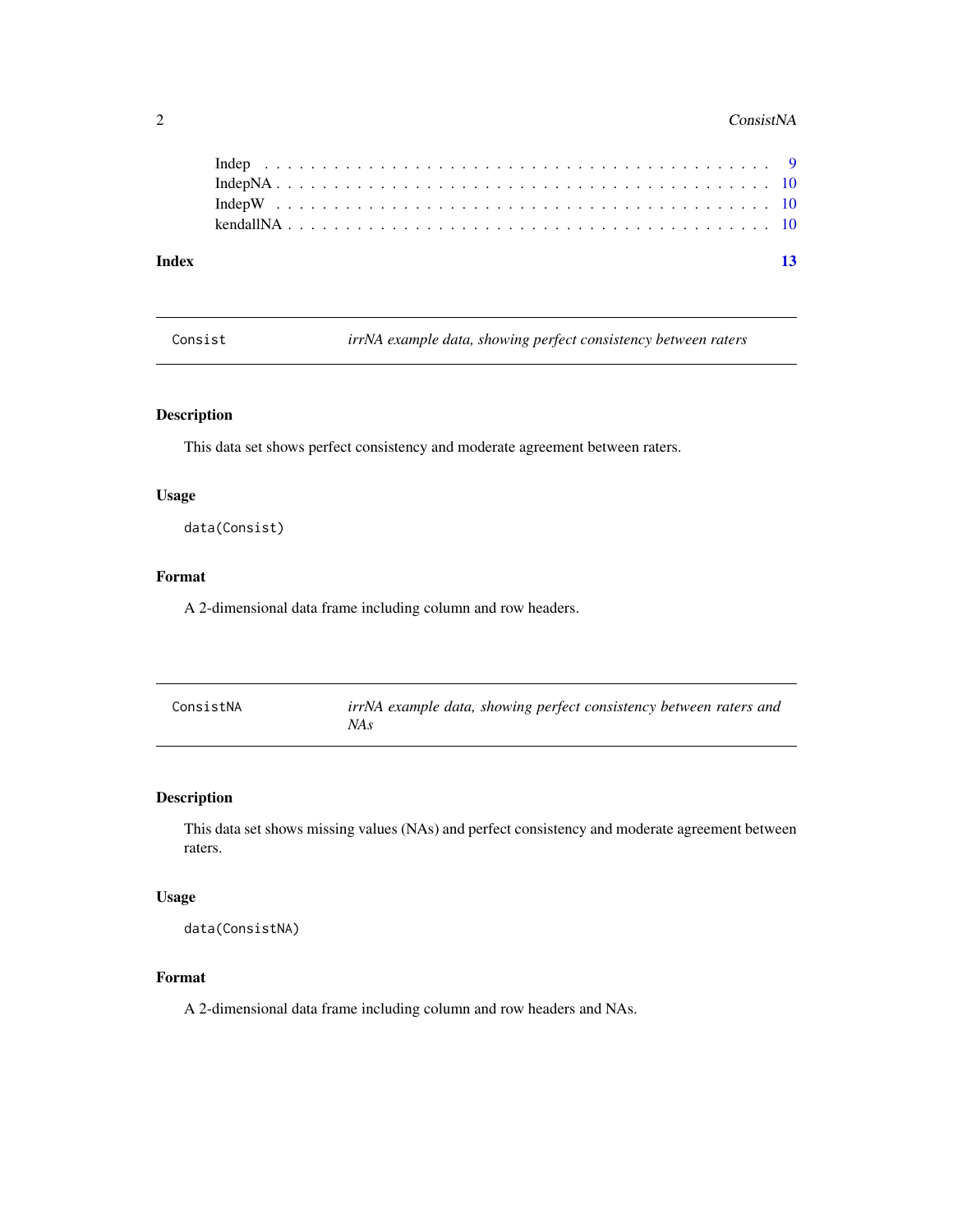<span id="page-2-0"></span>

#### Description

This data set is used by Ebel (1951) to demonstate the computation of an intraclass correlation on incomplete data sets.

#### Usage

```
data(Ebel51)
```
#### Format

A 2-dimensional data frame including column and row headers and NAs.

#### Source

Psychometrika

#### References

Ebel, R.L. (1951). Estimation of the reliability of ratings. Psychometrika, 16(4), 407–424.

EbelFILL *Example data, based on Ebel (1951, Table 2)*

#### **Description**

This data set is the same as Ebel51, but with the missing data filled up with arbitrary values.

#### Usage

```
data(EbelFILL)
```
#### Format

A 2-dimensional data frame including column and row headers.

#### References

Ebel, R.L. (1951). Estimation of the reliability of ratings. Psychometrika, 16(4), 407–424.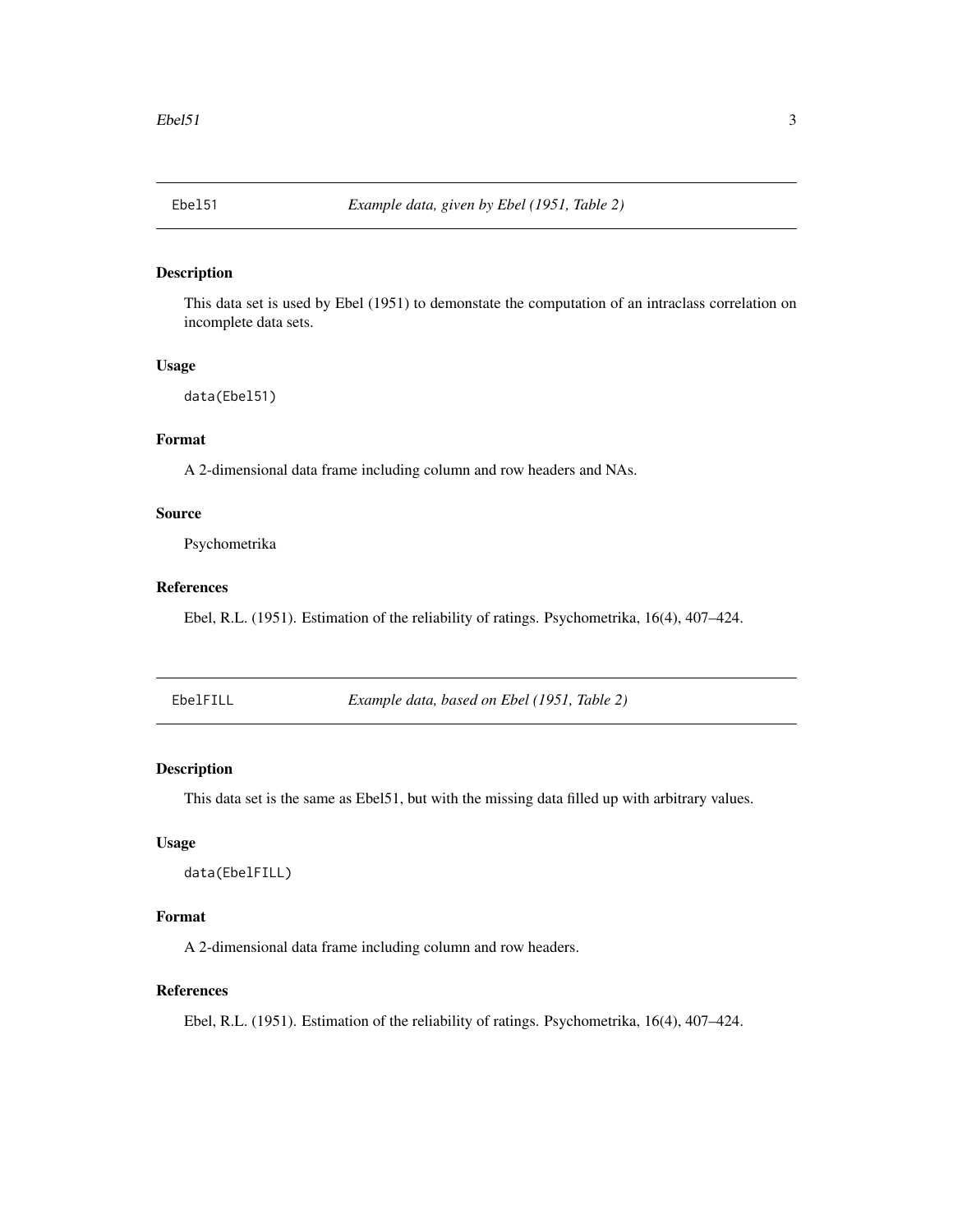<span id="page-3-0"></span>4 iccNA iccNA

<span id="page-3-1"></span>iccNA *Intraclass correlation coefficients (ICCs) – generalized for randomly incomplete datasets*

#### Description

This function computes intraclass correlation coefficients (ICCs) as indices of interrater reliability or agreement based on cardinally scaled data. This function also works on (unbalanced) incomplete datasets without any imputation of missing values (*NA*s) or (row- or cloumn-wise) omissions of data! p-values and confidence intervals are provided. In case of extreme input data (e.g. zero variances) output *NaN*s are avoided by approximation.

#### Usage

```
iccNA(ratings, rho@ = 0, conf = 0.95, Cs = 10000, detail = FALSE)
```
#### Arguments

| ratings | n <sup>*</sup> m matrix or data frame; n objects (rows), m raters (columns)                                                                                                                                      |
|---------|------------------------------------------------------------------------------------------------------------------------------------------------------------------------------------------------------------------|
| rho0    | numeric value; correlation in population ( $\rho$ ) according to the null hypothesis (0<br>is default)                                                                                                           |
| conf    | numeric value; confidence level (95% is default)                                                                                                                                                                 |
| Cs      | numeric value; denominator (10000 is default) of the effect-size-criterion to stop<br>iteration of the correction for the raters' biases; the enumerator denotes a small<br>effect ( <i>n</i> -squared = $1\%$ ) |
| detail  | logical; if TRUE, returns additional information (sums of squares, degrees of<br>freedom, the means per object, data corrected for the raters' biases)                                                           |

#### Details

This function is able to compute ICCs on randomly incomplete (i.e. unbalanced) data sets. Thus, both an imputation of missing values (*NA*s) and row-wise or column-wise omissions of data are obsolete. Working on complete datasets, it yields the same results as the common functions, e.g. [icc\\_corr.](#page-6-1)

The method of Ebel (1951) is used to calculate the oneway ICCs. The solution for the twoway ICCs is derived from the oneway solution (cp. Brueckl, 2011, p. 96 ff.): The raters' individual effects (biases) are determined, reducing this problem again to the oneway problem (cp. Greer  $\&$ Dunlap, 1997). If the ratings are unbalanced, which happens most of the time if not all raters rated all objects, the raters' biases cannot be determined exactly – but as approximately as desired. This approximation needs an iteration, thus a stop criterion (Cs): The iteration is stopped, when the difference in the raters' effect size  $(\eta$ -squared) between subsequent iterations would be equal to or smaller than the Csth part of a small effect (i.e.  $\eta$ -squared = 1%).

Just as in [icc\\_corr](#page-6-1) and [icc,](#page-0-0) the designation established by McGraw & Wong (1996) – *A* for *absolute agreement* and *C* for *consistency* – is used to differ between the (twoway) ICCs that rely on different cases and thus must be interpreted differently.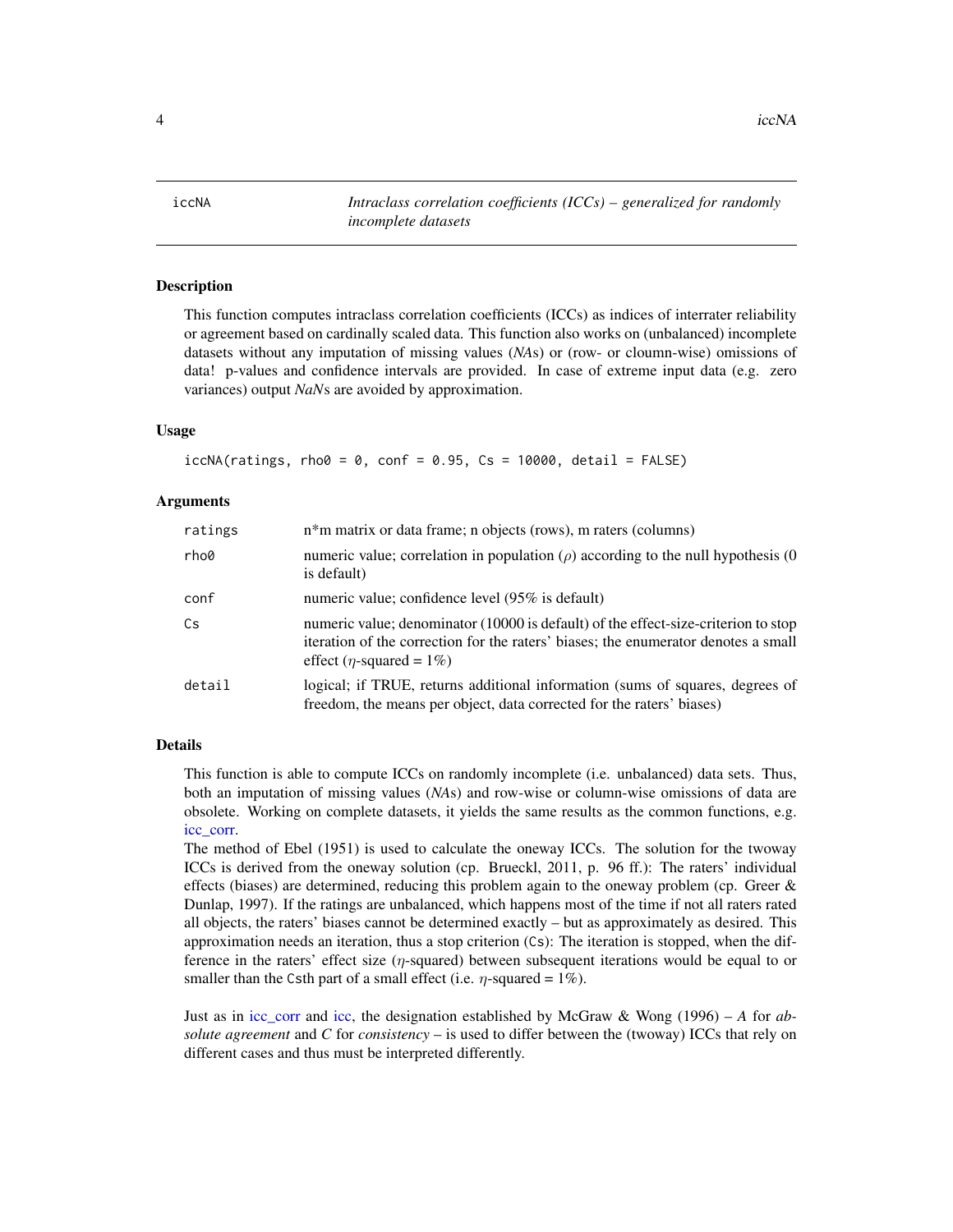The generalization of the procedure entails a generalization of the three cases that differentiate the ICCs (cp. Shrout & Fleiss, 1979):

- Case 1 (oneway case, treated by  $ICC(1)$  and  $ICC(k))$ :

Each object – of a sample that was randomly drawn from the population of objects; also holds true for case 2 and case 3 – is rated by (a different number of) different raters that were randomly drawn from the population of raters.

- Case 2 (twoway case, treated by  $ICC(A,1)$  and  $ICC(A,k))$ :

Each object is rated by a random subset of the group of raters that is drawn randomly from the population of raters.

- Case 3 (twoway case, treated by  $ICC(C,1)$  and  $ICC(C,k))$ :

Each object is rated by a random subset of the group of all relevant (i.e. fixed) raters.

Output NaNs, that usually occur (see e.g. [icc](#page-0-0) or [icc\\_corr\)](#page-6-1) in case of extreme input data (e.g. in case of zero variance(s), within or between objects) are avoided by approximation from little less extreme input data. Warning messages are given in these cases.

#### Value

| <b>ICCs</b>  | data frame containing the intraclass correlation coefficients, the corresponding<br>p-values, and confidence intervals                |
|--------------|---------------------------------------------------------------------------------------------------------------------------------------|
| n            | number of rated objects                                                                                                               |
| k            | maximum number of raters per object                                                                                                   |
| amk          | mean number of ratings per object                                                                                                     |
| k_0          | approximate harmonic mean (cp. Ebel, 1951) of the number of ratings per object                                                        |
| $n$ _iter    | number of iterations for correcting for the raters' biases                                                                            |
| corr_ratings | ratings, corrected for the individual raters' biases                                                                                  |
| amO          | means of ratings for each object, based on $(1)$ the original data and on $(2)$ the<br>data that are corrected for the raters' biases |
| oneway       | statistics for the oneway ICCs                                                                                                        |
| twoway       | statistics for the twoway ICCs                                                                                                        |

#### Author(s)

Markus Brueckl

#### References

Brueckl, M. (2011). Statistische Verfahren zur Ermittlung der Urteileruebereinstimmung. in: Altersbedingte Veraenderungen der Stimme und Sprechweise von Frauen, Berlin: Logos, 88–103.

Ebel, R.L. (1951). Estimation of the reliability of ratings. Psychometrika, 16(4), 407–424.

Greer, T., & Dunlap, W.P. (1997). Analysis of variance with ipsative measures. Psychological Methods, 2, 200–207.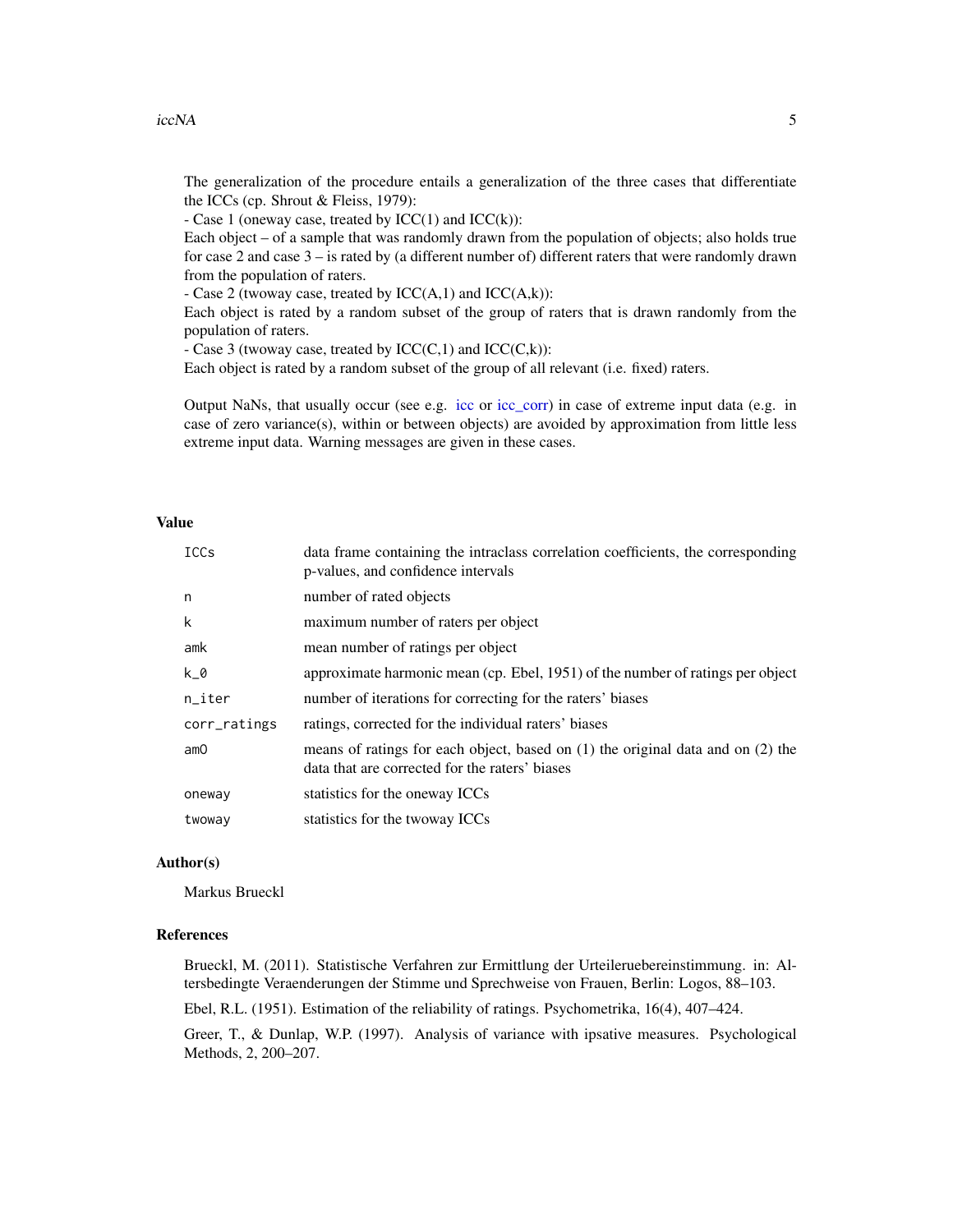<span id="page-5-0"></span>McGraw, K.O., & Wong, S.P. (1996). Forming inferences about some intraclass correlation coefficients. Psychological Methods, 1, 30–46.

Shrout, P.E., & Fleiss, J.L. (1979). Intraclass correlations: uses in assessing rater reliability. Psychological Bulletin, 86(2), 420–428.

#### See Also

[kendallNA,](#page-9-1) [icc\\_corr,](#page-6-1) [icc](#page-0-0)

#### Examples

```
# Example 1:
data(ConsistNA)
# ConsistNA exhibits missing values, a perfect consistency, and
# a moderate agreement between raters:
ConsistNA
# Common ICC-algorithms fail, since each row as well as each
# column of ConsistNA exhibits unfilled cells and these missing
# data are omitted column-wise or row-wise:
library(irr)
icc(ConsistNA, r0=0.3)
# Ebel's (1951) method for computing ICC(1) and ICC(k) that is
# implemented in iccNA can cope with such data without an
# omission or an imputation of missing values, but still can
# not depict the raters' interdependency...
iccNA(ConsistNA, rho0=0.3)
# ...but generalizations of Ebel's method for the twoway ICCs
# are able to assess moderate agreement (ICC(A,1) and ICC(A,k))
# and perfect consistency (ICC(C,1) and ICC(C,k)), assuming that
# the data were acquired under case 2 or case 3, see Details in
# the Help file.
#
# Example 2:
data(IndepNA)
# IndepNA exhibits missing values and zero variance between
# the raters just as well as between the objects:
IndepNA
# Again, common ICC-algorithms fail:
icc(IndepNA)
# But iccNA is able to include all available data in its
# calculation and thereby to show the perfect independence of
# the ratings:
iccNA(IndepNA)
#
# Example 3:
# The example provided by Ebel (1951, Tables 2 and 3):
# data(Ebel51)
Ebel51
# iCCNA achieves to include all available ratings and to assess
# twoway ICCs, assuming that the data were acquired under
# case 2 or case 3:
iccNA(Ebel51, detail=TRUE)
```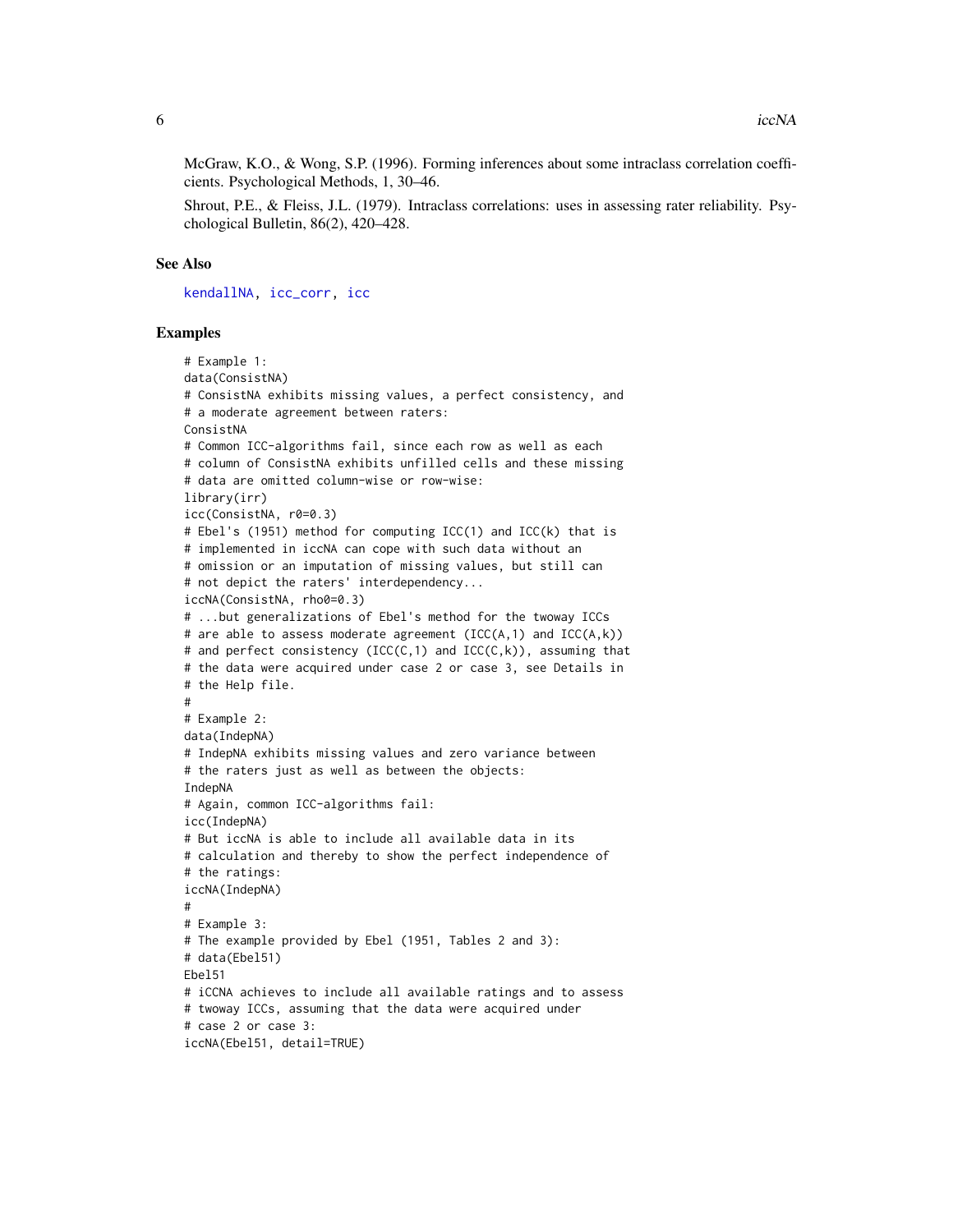<span id="page-6-1"></span><span id="page-6-0"></span>icc\_corr *Intraclass correlation coefficients (ICCs) for oneway and twoway models – corrected version of icc{irr}*

#### Description

Computes single score or average score ICCs as an index of interrater reliability of quantitative data. Additionally, F-test and confidence interval are computed. icc\_corr{irrNA} corrects 3 errors of Matthias Gamer's function [icc](#page-0-0) (version 0.84).

#### Usage

```
icc_corr(ratings, model = c("oneway", "twoway"), type = c("consistency",
 "agreement"), unit = c("single", "average"), r0 = 0, conf. level = 0.95)
```
#### Arguments

| ratings    | n*m matrix or dataframe, n subjects m raters.                                                                                                                                                                                 |
|------------|-------------------------------------------------------------------------------------------------------------------------------------------------------------------------------------------------------------------------------|
| model      | a character string specifying if a "oneway" model (default) with row effects ran-<br>dom, or a "twoway" model with column and row effects random should be ap-<br>plied. You can specify just the initial letter.             |
| type       | a character string specifying if "consistency" (default) or "agreement" between<br>raters should be estimated. If a "oneway" model is used, only "consistency"<br>could be computed. You can specify just the initial letter. |
| unit       | a character string specifying the unit of analysis: Must be one of "single" (de-<br>fault) or "average". You can specify just the initial letter.                                                                             |
| r0         | specification of the null hypothesis $r \le r0$ . Note that a one sided test (H1: $r >$<br>r0) is performed.                                                                                                                  |
| conf.level | confidence level of the interval.                                                                                                                                                                                             |

#### Details

In this ICC-function three bugs are corrected that were found in the function [icc](#page-0-0) of the irr package (version 0.84):

Due to the fist bug the p-values of  $ICC(A,1)$  and  $ICC(A,k)$  are computed wrongly: McGraw & Wong (1996) use the variable "v" both for the computation of the CIs and for the computation of the p-values. But "v" takes different values in these calculations. In the implematation of icc $\{irr\}$ (version 0.84) this fact is missed.

The second correction only affects the rare case of the residual mean square (of the twoway model) being zero, i.e. the case that the variance in the data may be explained completely by the two factors (Raters and Objects). In this case the F-value for determining all four twoway p-values is not correlctly computet by [icc.](#page-0-0)

The third correction addresses the problems arising in the rare cases of (a) no part or (b) nearly no part of variance may be explained by both factors.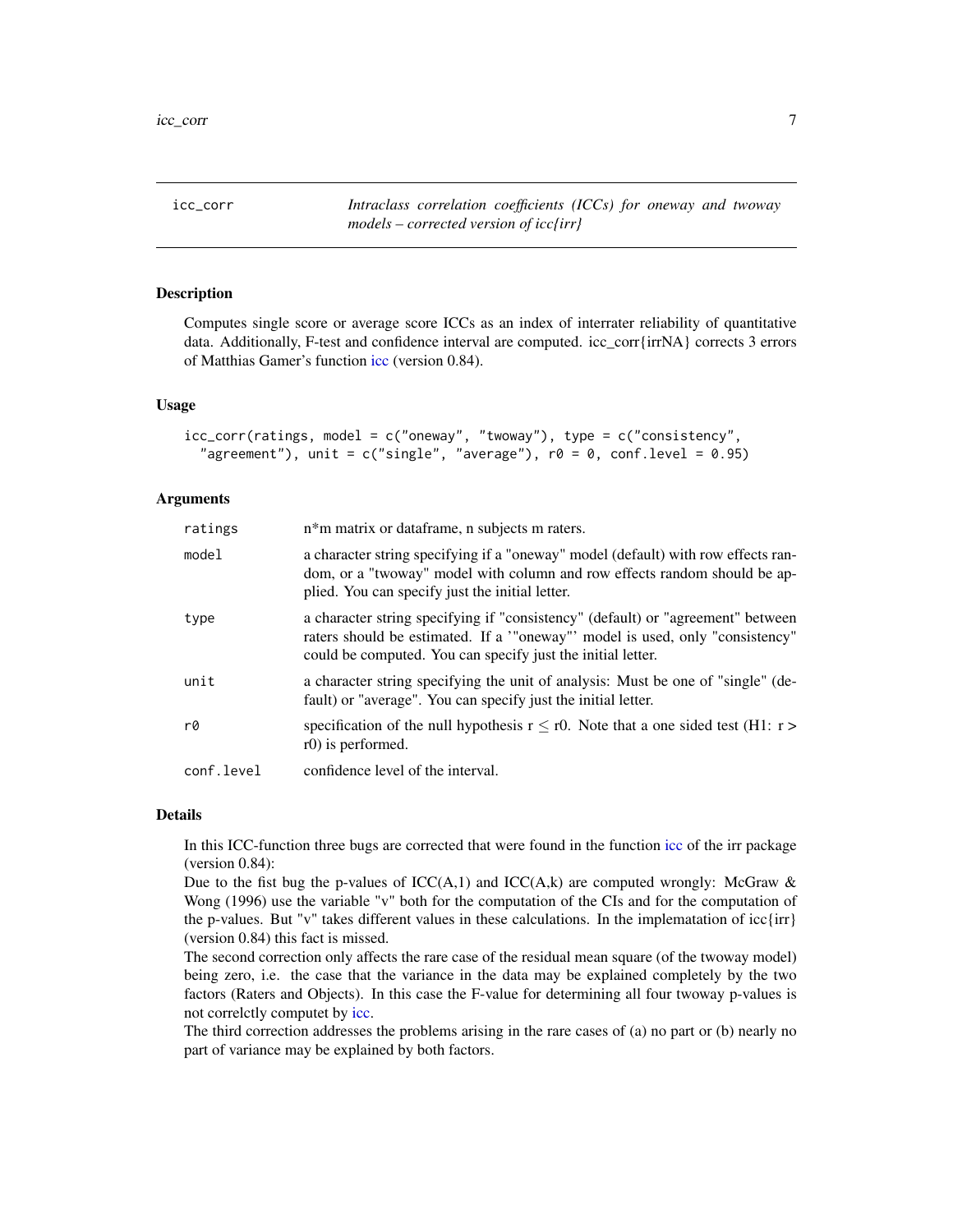#### <span id="page-7-0"></span>Value

A list with class '"icclist"' containing the following components:

| the number of subjects examined.                                                    |
|-------------------------------------------------------------------------------------|
| the number of raters.                                                               |
| a character string describing the selected model for the analysis.                  |
| a character string describing the selected type of interrater reliability.          |
| a character string describing the unit of analysis.                                 |
| a character string specifying the name of ICC according to McGraw & Wong<br>(1996). |
| the intraclass correlation coefficient.                                             |
| the specified null hypothesis.                                                      |
| the value of the F-statistic.                                                       |
| the numerator degrees of freedom.                                                   |
| the denominator degrees of freedom.                                                 |
| the p-value for a two-sided test.                                                   |
| the confidence level for the interval.                                              |
| the lower bound of the confidence interval.                                         |
| the upper bound of the confidence interval.                                         |
|                                                                                     |

#### Author(s)

Matthias Gamer, Markus Brueckl

#### References

McGraw, K.O., & Wong, S.P. (1996). Forming inferences about some intraclass correlation coefficients. Psychological Methods, 1, 30–46.

Shrout, P.E., & Fleiss, J.L. (1979), Intraclass correlation: uses in assessing rater reliability. Psychological Bulletin, 86, 420–428.

#### See Also

[icc](#page-0-0), [iccNA](#page-3-1)

#### Examples

```
# Example 1:
data(EbelFILL)
# EbelFILL is a rather arbitrary data set:
EbelFILL
# If twoway agreement ICCs are computed (e.g. the single
# measure) with icc{irr}, the 2nd df of F and thus the
# p-value is erroneous:
library(irr)
```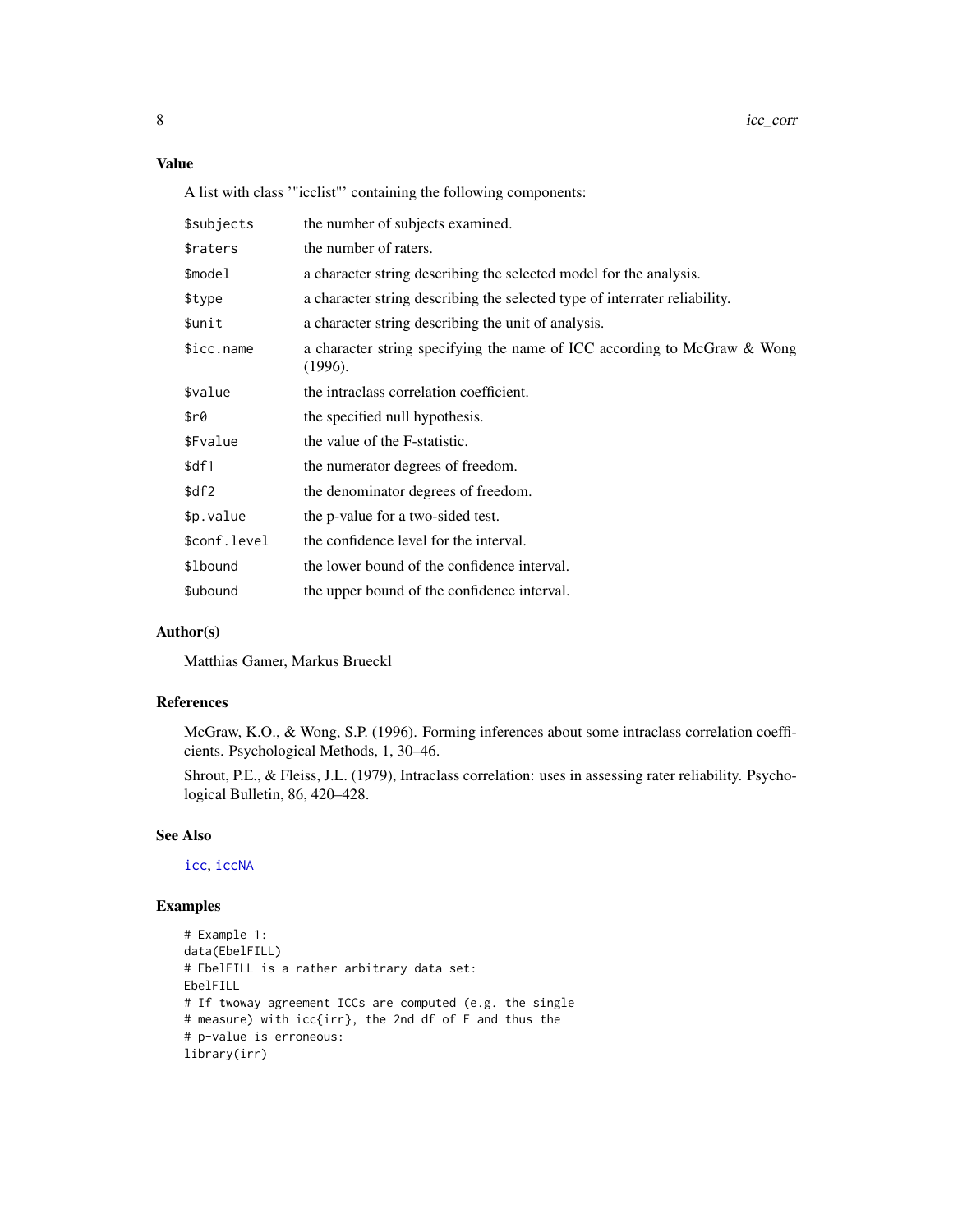#### <span id="page-8-0"></span>Indep 9

```
icc(EbelFILL, model="twoway", type="agreement")
# icc_corr calculates correctly:
icc_corr(EbelFILL, model="twoway", type="agreement")
#
# Example 2:
data(Consist)
# Consist exhibits a perfect consistency and
# a moderate absolute agreement between raters:
Consist
# If twoway ICCs are computed with icc{irr}, the F-value is smaller
# than zero (!) and thus the p-value is enourmously erroneous:
library(irr)
icc(Consist, model="twoway", type="consistency", unit="average")
# icc_corr calculates correctly:
icc_corr(Consist, model="twoway", type="consistency", unit="average")
#
# Example 3:
data(Indep)
# Indep exhibits zero variance between the raters just as
# well as between the objects:
Indep
# Errors occur, if twoway agreement ICCs are computed with icc{irr}:
# ICC(A,k) just as well as its CI-bounds are (falsely) positive
# and greater than 1...
icc(Indep, model="twoway", type="agreement", unit="average")
# ...but must be -Inf, just as icc_corr shows:
icc_corr(Indep, model="twoway", type="agreement", unit="average")
# ICC(A,1): 2nd df of F and thus the p-value are NaN
icc(Indep, model="twoway", type="agreement")
# icc_corr calculates correlctly:
icc_corr(Indep, model="twoway", type="agreement")
```
Indep *irrNA example data, showing perfect independence among raters and objects*

#### Description

This data set shows perfect independance among raters and objects.

#### Usage

```
data(Indep)
```
#### Format

A 2-dimensional data frame including column and row headers.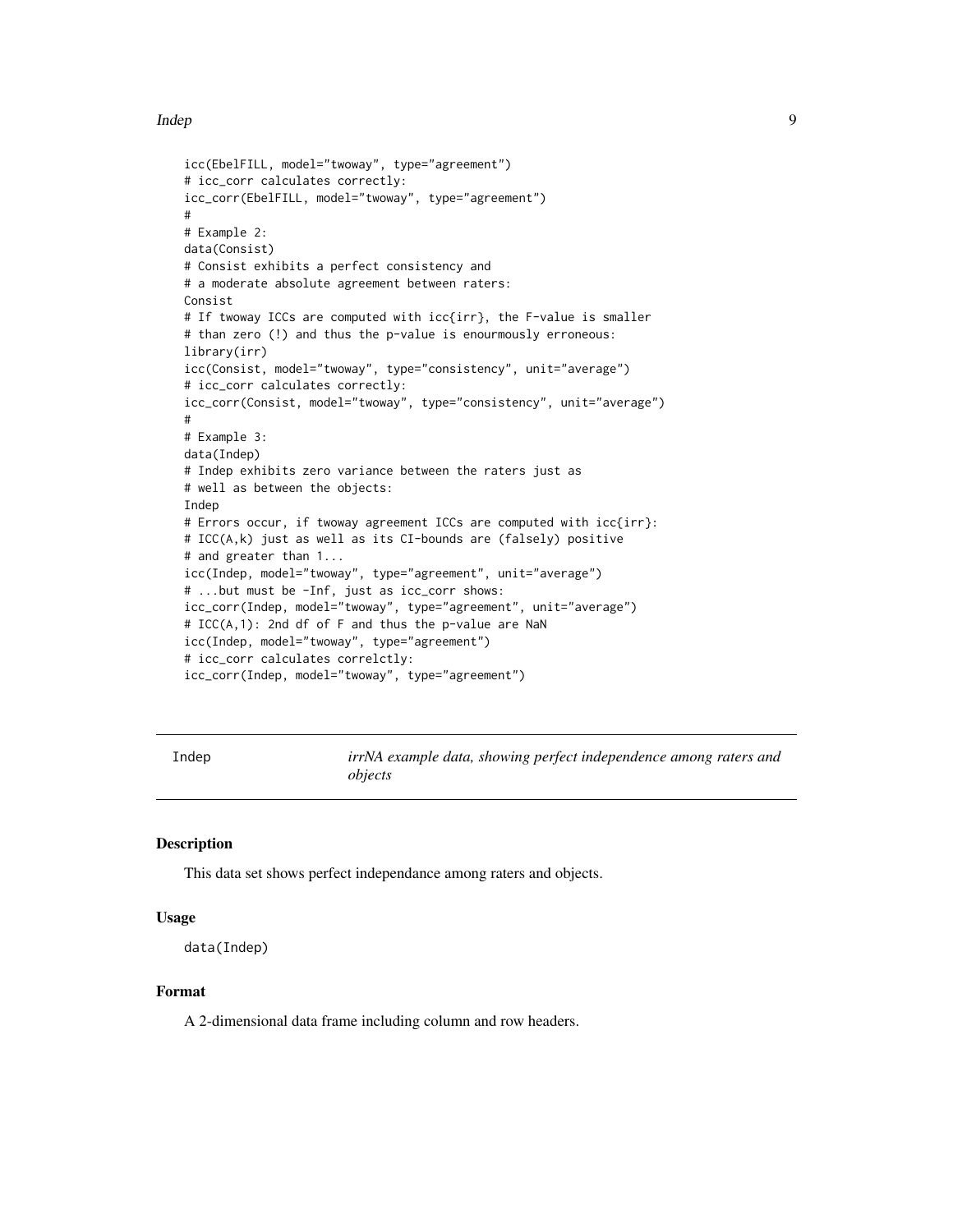<span id="page-9-0"></span>

#### Description

This data set shows missing values (NAs) and perfect independance among raters and objects.

#### Usage

data(IndepNA)

#### Format

A 2-dimensional data frame including column and row headers and NAs.

| IndepW | irrNA example data, showing perfect independence among raters and |
|--------|-------------------------------------------------------------------|
|        | NA s                                                              |

#### Description

This data set shows missing values (NAs) and perfect independance among raters.

#### Usage

data(IndepW)

#### Format

A 2-dimensional data frame including column and row headers and NAs.

<span id="page-9-1"></span>

| kendallNA | Kendall's coefficient of concordance $W$ – generalized for randomly |  |
|-----------|---------------------------------------------------------------------|--|
|           | <i>incomplete datasets</i>                                          |  |

#### Description

This function computes Kendall's coefficient of concordance W that is an index of interrater reliability for ordinal ratings. This function also works on incomplete datasets without any imputation of missing values or (row- or cloumn-wise) omissions of data.

#### Usage

kendallNA(X)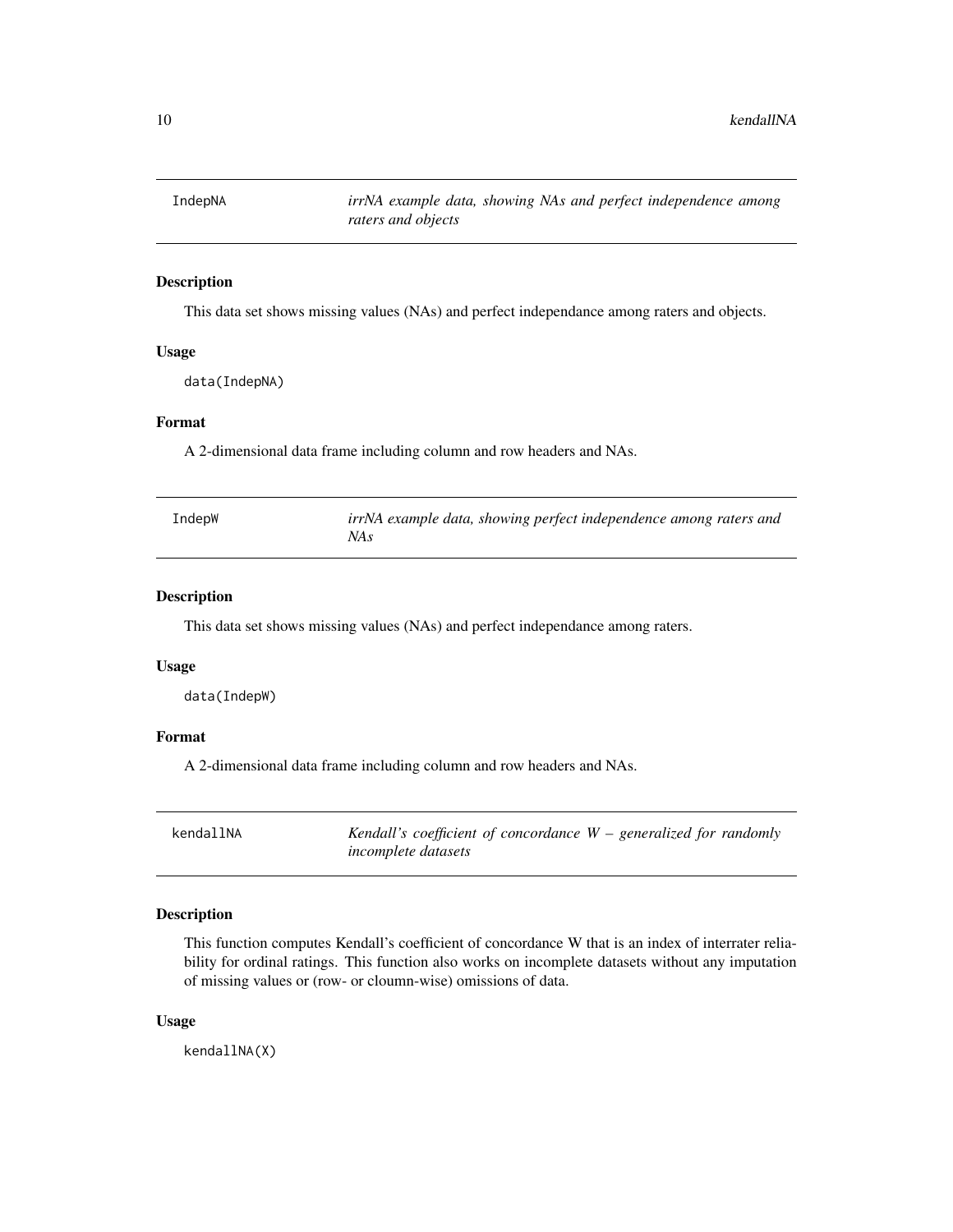#### <span id="page-10-0"></span>kendallNA 11

#### Arguments

X n\*m matrix or dataframe; n objects (rows), k raters (columns)

#### Details

This function is able to calculate W, also on randomly incomplete (i.e. unbalanced) data sets. Therefor it uses the mean Spearman's  $\rho$  of all pairwise comparisons, see Kendall (1962):

$$
W = [1 + mean\rho_S * (k - 1)]/k
$$

where k is the mean number of (pairwise) ratings per object and  $mean \rho_S$  is calculated weighted, according to Taylor (1987), since the pairwise  $\rho_S$  are possibly based on a different number of ratings, what must be reflected in weights.

Thus, an imputation of missing values or (row- or cloumn-wise) omissions of data are obsolete. In case of complete datasets, it yields the same results as usual implementations of Kendall's W. A correction for tied ranks is not implemented.

More details are given in Brueckl (2011).

#### Value

| amrho  | mean Spearman's $\rho$                                         |
|--------|----------------------------------------------------------------|
| amk    | mean number of (pairwise) ratings per object                   |
| W      | Kendall's coefficient of concordance among raters              |
| chisqu | value of the $\chi$ -squared test statistic                    |
| df     | degrees of freedom                                             |
| p      | one-tailed type I error probability (statistical significance) |

#### Author(s)

Markus Brueckl

#### References

Brueckl, M. (2011). Statistische Verfahren zur Ermittlung der Urteileruebereinstimmung. in: Altersbedingte Veraenderungen der Stimme und Sprechweise von Frauen, Berlin: Logos, 88–103.

Kendall, M.G. (1962). Rank correlation methods (3rd ed.). London: Griffin.

Taylor, J.M.G. (1987). Kendall's and Spearman's correlation coefficients in the presence of a blocking variable. Biometrics, 43, 409–416.

#### See Also

[iccNA,](#page-3-1) [kendall](#page-0-0)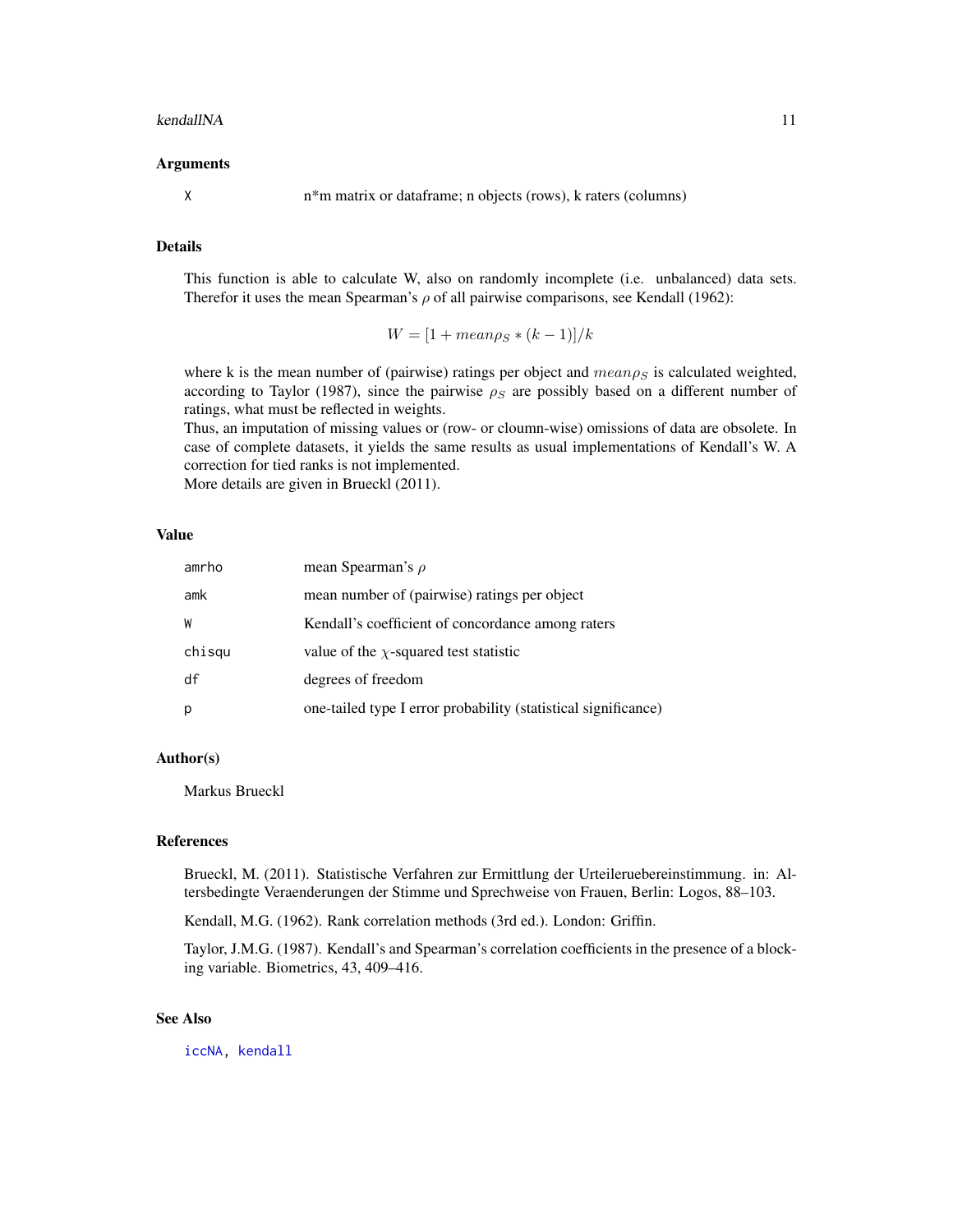#### Examples

```
# Example 1:
data(ConsistNA)
# ConsistNA exhibits missing values and a perfect concordance
# between raters:
ConsistNA
# Common W-algorithms fail, since each row as well as each
# column of ConsistNA exhibits unfilled cells and these missing
# data are omitted column-wise or row-wise:
library(irr)
# try here: kendall(ConsistNA)
# But the generalization of Kendall's W implemeted in irrNA
# is able to assess the perfect concordance, assuming that
# the data were at least ordinally scaled and not tied, e.g.
# that each rater really ranked the objects that he rated
# without giving equal ranks to two or more objects.
kendallNA(ConsistNA)
#
# Example 2:
data(IndepNA)
# IndepNA exhibits missing values and zero variance between
# the raters (just as well as between the objects):
IndepNA
# Common W-algorithms fail:
# try here: kendall(IndepNA)
# kendallNA includes all (rater-pairwise) available data in
# its calculation (e.g. only Objects 1--4 when Rater1 and
# Rater2 are correlated):
kendallNA(IndepNA)
#
# Example 3:
data(IndepW)
# IndepW exhibits missing values and a mean Spearman's rho,
# that equals zero:
IndepW
# Again, common W-algorithms fail:
# try here: kendall(IndepW)
# kendallNA includes all (rater-pairwise) available
# data:
kendallNA(IndepW)
```